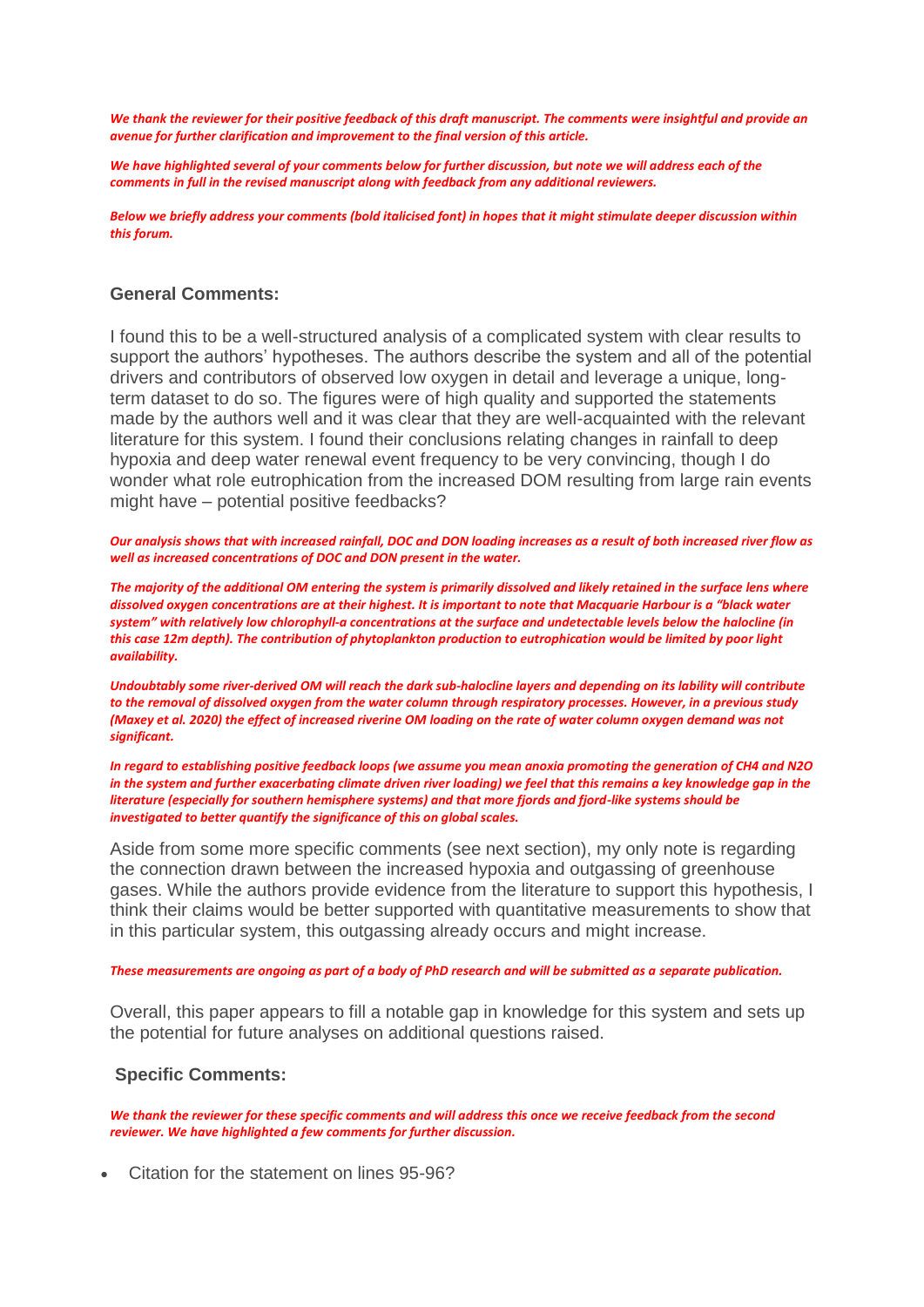- Figure 1: In inset map of Tasmania, put box around area that is zoomed in on in larger figure? Also in right map, it is hard to tell where the river is – can you draw a line or something to highlight its path rather than the two arrows?
- Line 155**:** I am not clear on how distinct functional groups support that external climatic drivers influence harbour processes.

*The combination of harbour morphology and external climate drivers (i.e. rainfall patterns, sea level, air pressure, wind direction and speed, etc) establish horizontal and vertical salinity, density, light and nutrient availability gradients in the harbour.* 

*The results presented in DeSanto et al. (2020) show that microbial community composition shifts along the gradients as they exist in Macquarie Harbour. Thus, it is reasonable to assume that environmental gradients are key drivers of microbially mediated biogeochemical processes (e.g. production of N2O and CH4).* 

*We will clarify this in a revised version of the manuscript.*

• Line 162: At this point, I was curious to know how many basins there were in the harbor, how deep they were, etc. and was curious if there was a map or drawing of them. I see later in Figure 10 this is shown, but it may be good to have another figure earlier showing this since these deep basins are a large part of your story.

### *We will amend Figure 1 to include a harbour cross section highlighting the basin morphology*

- Line 165: Please add the accuracy/precision of your YSI
- Table 1: Perhaps add maximum depth of each station?
- Figure 2: Why are there not groupings provided above A and B?
- For the final publication, note that Figures 5 and 8 are a bit blurry.
- Figure 7 was really nicely done good way to display many different variables
- Figure 8: Because you have the y-axis crossing at 0 it becomes somewhat hard to tell where one plot ends and the next begins, and also hard to read the axes on plots that cross the y-axis. Perhaps have the y-axis cross at a negative x-value to avoid this and add a dotted line to indicate where 0 is?
- Figure 9: same comment about crossing the y-axis as in Figure 8
- Figure 10: Really informative figure, curious here about feedbacks of the increased OM loading under high flow – if this will also work to exacerbate low oxygen in combination with the lack of DWR?

*We agree that increased OM loading to the harbour has the potential to exacerbate low dissolved oxygen conditions in the basins, however Maxey et al. (2020) could not resolve the effect of increased DOM loading on oxygen consumption rates in the system's basin waters. There are many reasons why this may be the case, but an obvious reason may be the reduced ability to resolve the effect of OM loading on oxygen demand due to a limited number of measurements (6 months in the case of Maxey et al. 2020). The rates of oxygen demand in the basin waters of this system are relatively low, but despite this hypoxia forms regularly and for prolonged periods due to limited basin flushing.*

• One other thing to consider is that deoxygenation of the deep waters outside the harbor will also decrease the O2 available in the water coming up during these DWR events, so this may also further inhibit relief from low oxygen?

*We are unaware of any evidence that suggests this may be a contribution factor to the deoxygenation of Macquarie Harbour's basins. In fact, in Hartstein et al. (2019) rapid changes in basin water dissolved oxygen (as well as temperature) was used to detect DWR. The West Coast of Tasmania is still relatively pristine, and it would be interesting to understand*